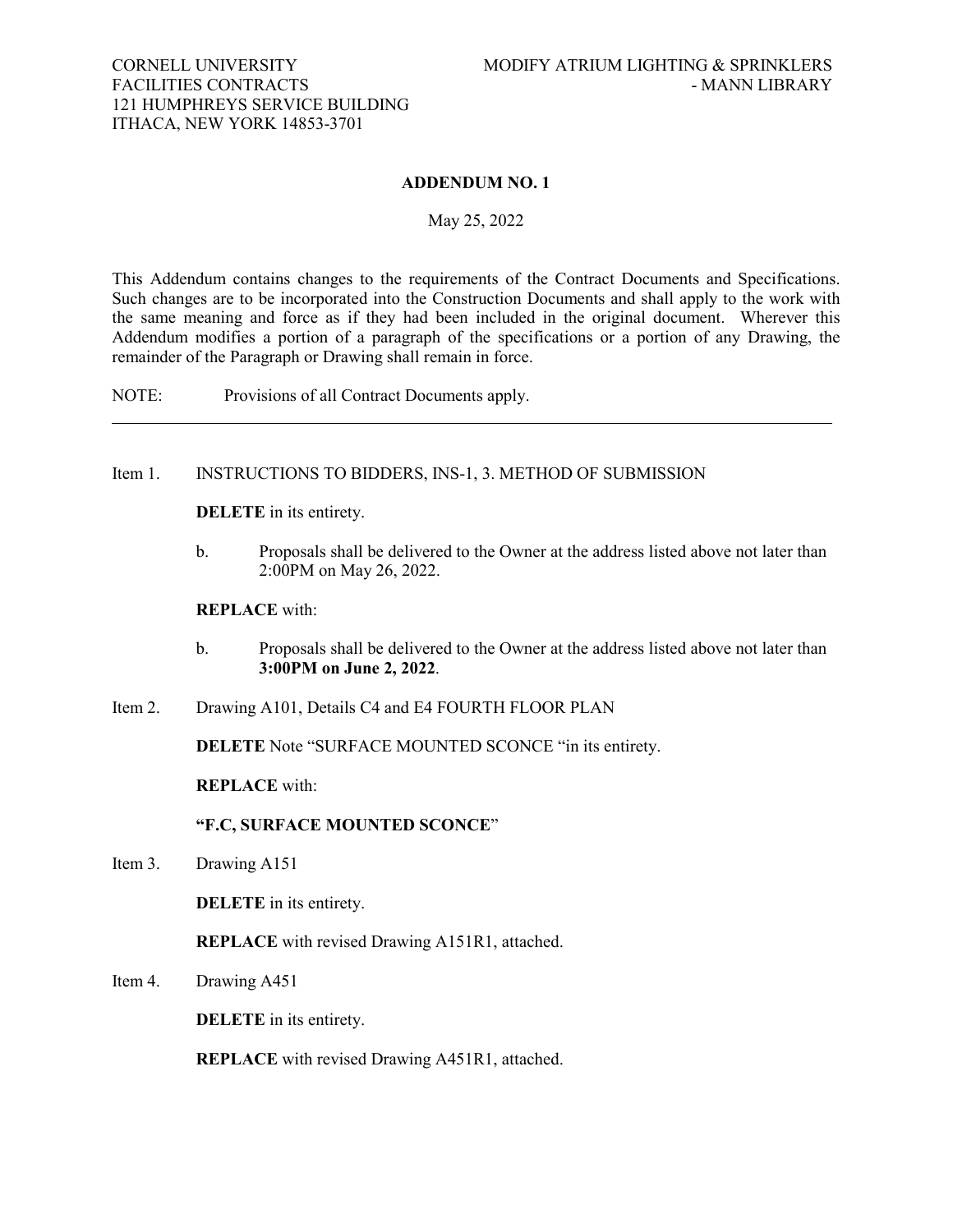Modify Atrium Lighting & Sprinklers – Mann Library Addendum No. 1 May 25, 2022 Page 2

Item 5. RFI Questions and Clarifications

See attached RFI Log (1 - 2)

Attachments Drawing A151R1 Drawing A451R1 RFI Log $(1-2)$ 

# **\*\*\*\*END OF ADDENDUM\*\*\*\***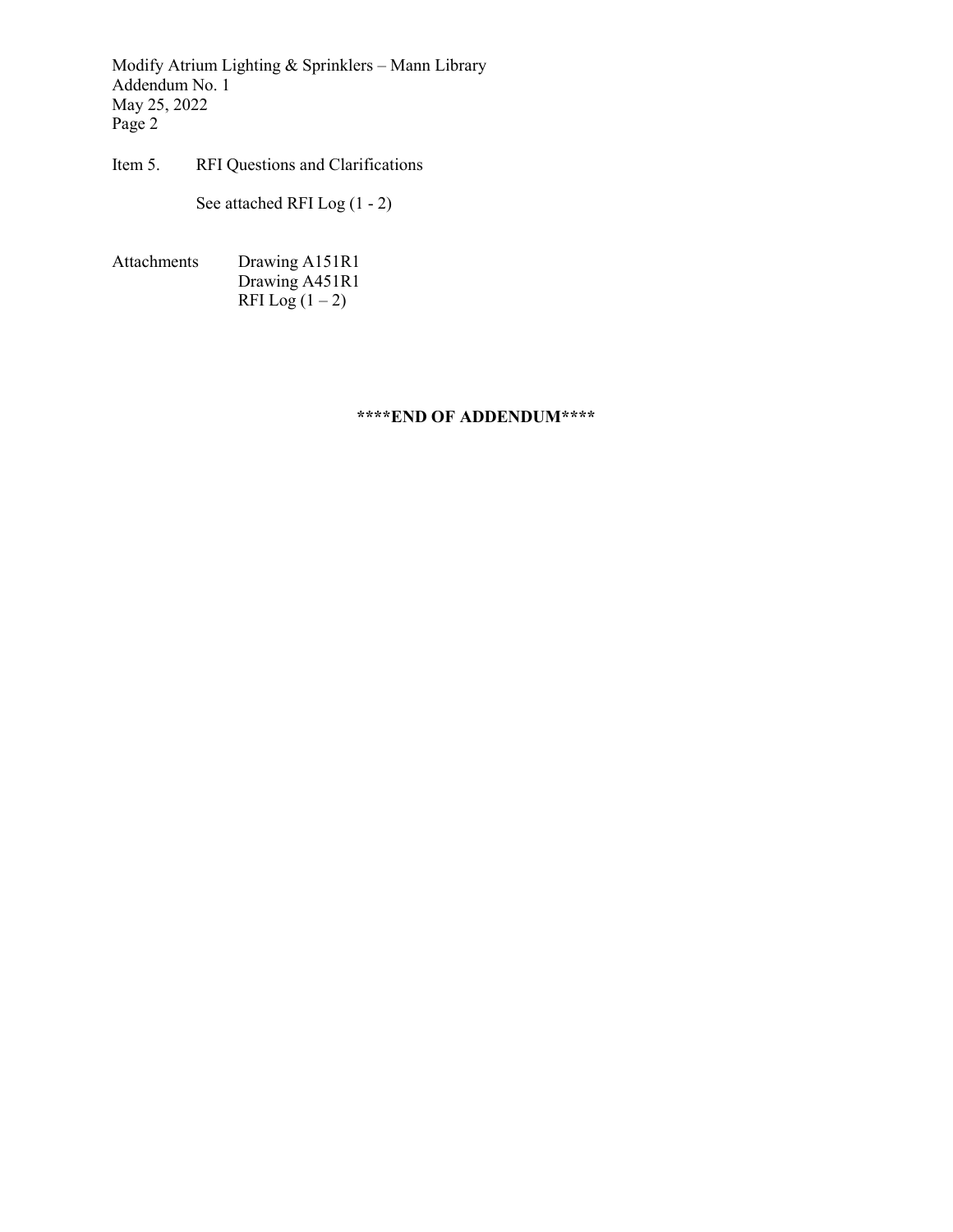





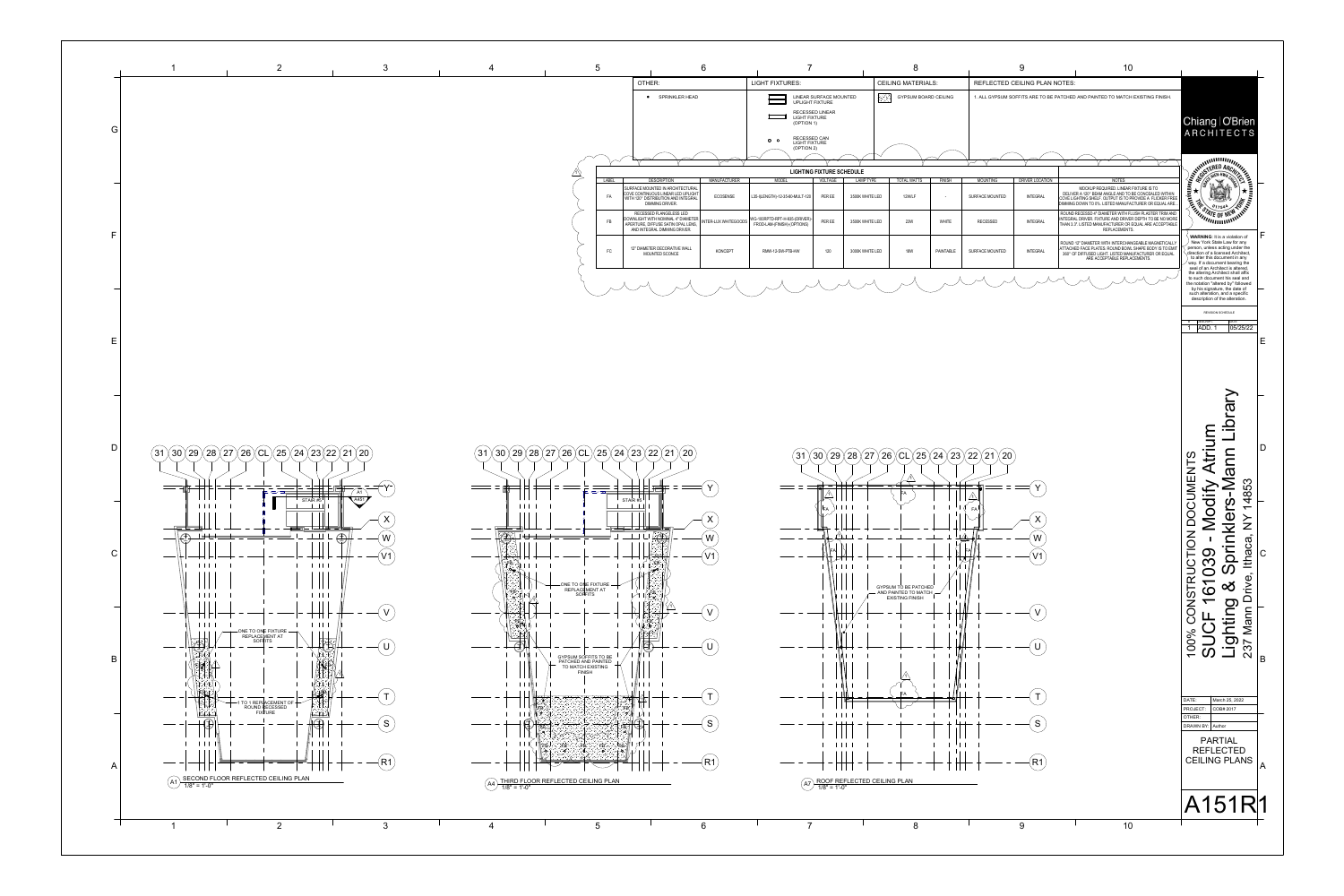<u>OF STEEL)</u> 951' - 7"



942' - 7"

PENTHOUSE (TOP







951' - 7"



9 10